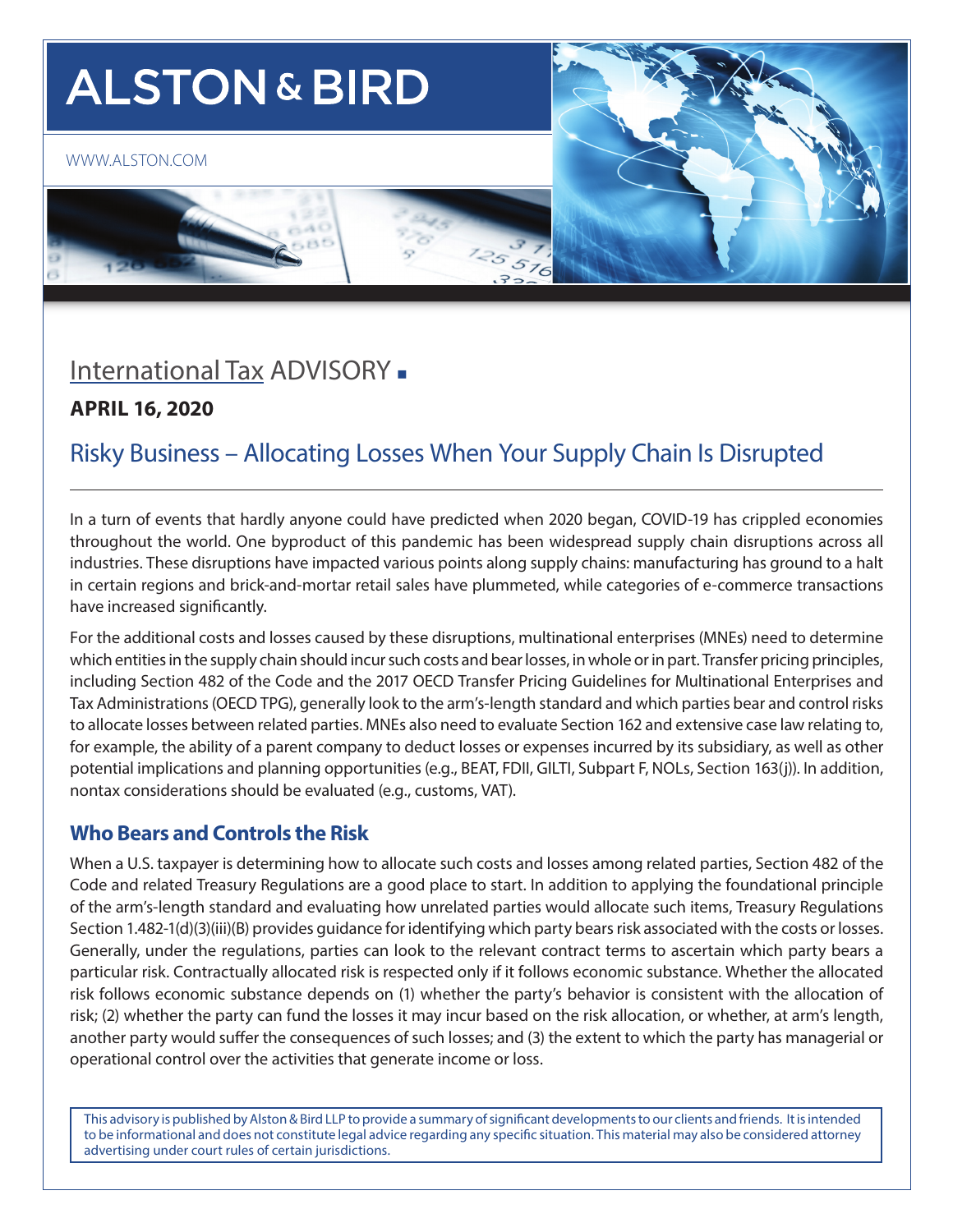The Treasury Regulations contain multiple examples illustrating how to determine which party bears a particular risk. One example involves a U.S. manufacturer (USM) and its wholly-owned foreign distributor (FD). Pursuant to a written contract, FD buys a set number of widgets at a set price from USM each year, the widgets are sold under FD's label, FD finances all marketing strategies in the foreign market, and there are no rebate or buyback provisions. The example notes that FD has adequate financial capacity to fund its obligations under "any circumstances that could reasonably be expected to arise." The example concludes that FD will be deemed to bear the risk of loss in years when it could not sell all the widgets that it purchased from USM. This conclusion was reached because the contractual terms allocating market risk were agreed to before the outcome of such risk was known or reasonably knowable, FD had the financial capacity to bear the market risk that it would be unable to sell all the widgets it purchased currently, and FD's conduct was consistent over time. In our COVID-19 environment, a closer analysis of the facts would be necessary to determine, for example, if COVID-19 falls within "any circumstances that could reasonably be expected to arise," the existence of a force majeure clause, etc.

Extensive U.S. case law shows that a parent company can deduct as ordinary losses or business expenses payments made for the benefit of its subsidiary if the parent company can show that the payment was actually made for its own business benefit. For example, courts have ruled that a parent company could deduct as ordinary losses or business expenses payments made in the following scenarios: to cover operating losses of a subsidiary that performed essential services for the parent; to keep a subsidiary out of bankruptcy when the parent needed to sell its merchandise in the foreign market supplied by the subsidiary; to reimburse the operating losses of a subsidiary that was the parent's only source of the supply of an important item; and to reimburse a subsidiary's warranty expenses when the warranty services performed by the subsidiary improved the parent's sales.

Although U.S. taxpayers are bound by the Code, Treasury Regulations, and case law, the OECD TPG are also informative and provide guidance on how other tax authorities may approach the issue. The OECD TPG define risk as the "effect of uncertainty on the objectives of the business." Like the Treasury Regulations, the OECD TPG first look to the relevant contract terms related to each economically significant risk when determining which party has assumed a particular risk. The contract terms will be respected if: (1) the parties follow the contract terms; (2) the party assuming the risk exercises control over the risk; and (3) the party assuming the risk has the financial capacity to assume the risk.

The OECD TPG provide that a party exercises control over a risk if the party has the capability to make decisions (1) to take on, lay off, or decline a risk-bearing opportunity; and (2) on whether and how to respond to the risks associated with the opportunity, and if it actually performs these decision-making functions. A party can be found to exercise control over a risk even if it outsources the performance of day-to-day mitigation. Additionally, the OECD TPG provide that a party has the financial capacity to assume a risk if it has access to funding to take on the risk or to lay off the risk, to pay for the risk mitigation functions, and to bear the consequence of the risk if it materializes.

If the party that has contractually assumed a risk does not actually exercise control over the risk or does not have the financial capacity to assume the risk, the OECD TPG provide that the risk should be allocated to the party that exercises control over the risk and has the financial capacity to assume the risk. If multiple parties are found to exercise control over the risk and have the financial capacity to assume the risk, the risk should be allocated to the party exercising the most control, and the other parties performing control activities should be appropriately remunerated.

#### **Actions to Take Now and in the Future**

The impact of COVID-19 on businesses and tax issues is without precedent, so it is not possible to summarize all actions for MNEs to take now and in the future. However, here are a few starters.

As an initial step, MNEs should:

- Identify extraordinary costs, losses, impairments, credit impacts, etc., within its supply chain.
- Review intercompany agreements and local law concerning such costs, losses, etc., arising from COVID-19.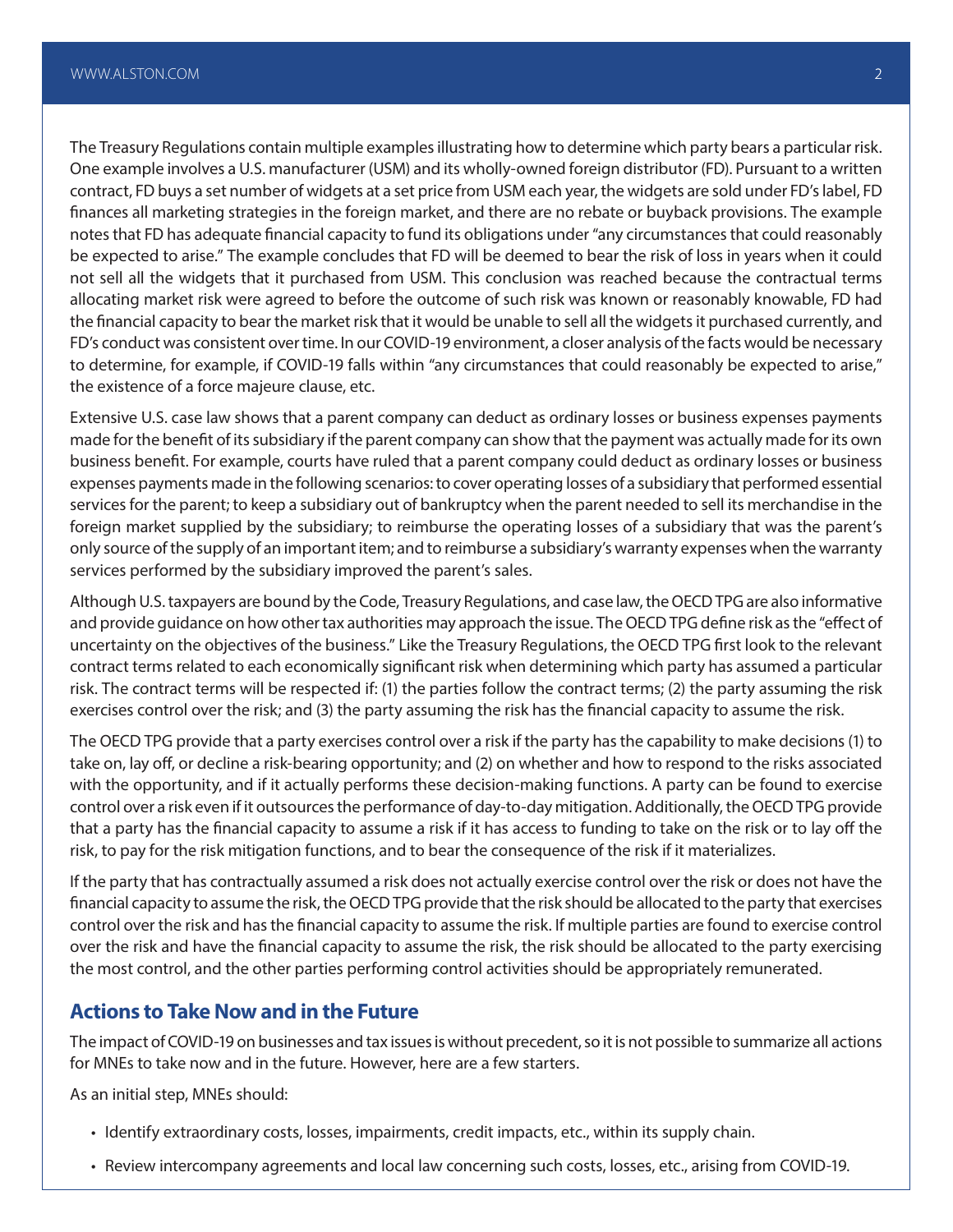- Evaluate governmental agreements (e.g., advance pricing agreements (APAs), rulings) for potential issues arising from COVID-19.
- Document information relating to COVID-19 that may be relevant to address future tax issues, including reasons for losses and permanent establishment issues from personnel dislocations.

Going forward, MNEs should consider effective strategies for addressing the impact of COVID-19 on their supply chains, including:

- Optimize supply chain extraordinary costs, losses, etc., arising from COVID-19, as well as applicable intercompany charges for services to respond to COVID-19.
- Ensure deductibility of losses or expenses within the supply chain.
- Address potential collateral tax issues and planning opportunities for such losses or expenses, such as IP migration, BEAT, FDII, GILTI, Subpart F, NOLs, and interest expense limitations, and nontax considerations (e.g., customs, VAT).
- Test transfer pricing benchmarking and evaluate modifications to reflect the current economic environment, changes in supply chain functions and risks, etc.
- Update intercompany agreements to reflect appropriate modifications (e.g., changes in functions, risks, assets, force majeure).
- Evaluate the impact of credit ratings and other economic developments on intercompany borrowing, guarantees, keepwell agreements, and other financing.
- Determine whether revisions may be appropriate or necessary for existing APAs (e.g., due to critical assumptions), governmental rulings, etc.

Stay tuned, stay safe, and stay healthy.

For more information, please contact [Richard Slowinski](https://www.alston.com/en/professionals/s/slowinski-richard) at 202.239.3231 or [Stefanie Kavanagh](https://www.alston.com/en/professionals/k/kavanagh-stefanie-e) at 202.239.3914.

Alston & Bird has formed a multidisciplinary [task force](https://www.alston.com/en/resources/coronavirus/overview) to advise clients on the business and legal implications of the coronavirus (COVID-19). You can [view all our work](https://www.alston.com/en/insights/?keyword=Coronavirus&reload=false&scroll=499.7685546875) on the coronavirus across industries and [subscribe](https://www.alston.com/en/resources/subscriptions-form) to our future webinars and advisories.